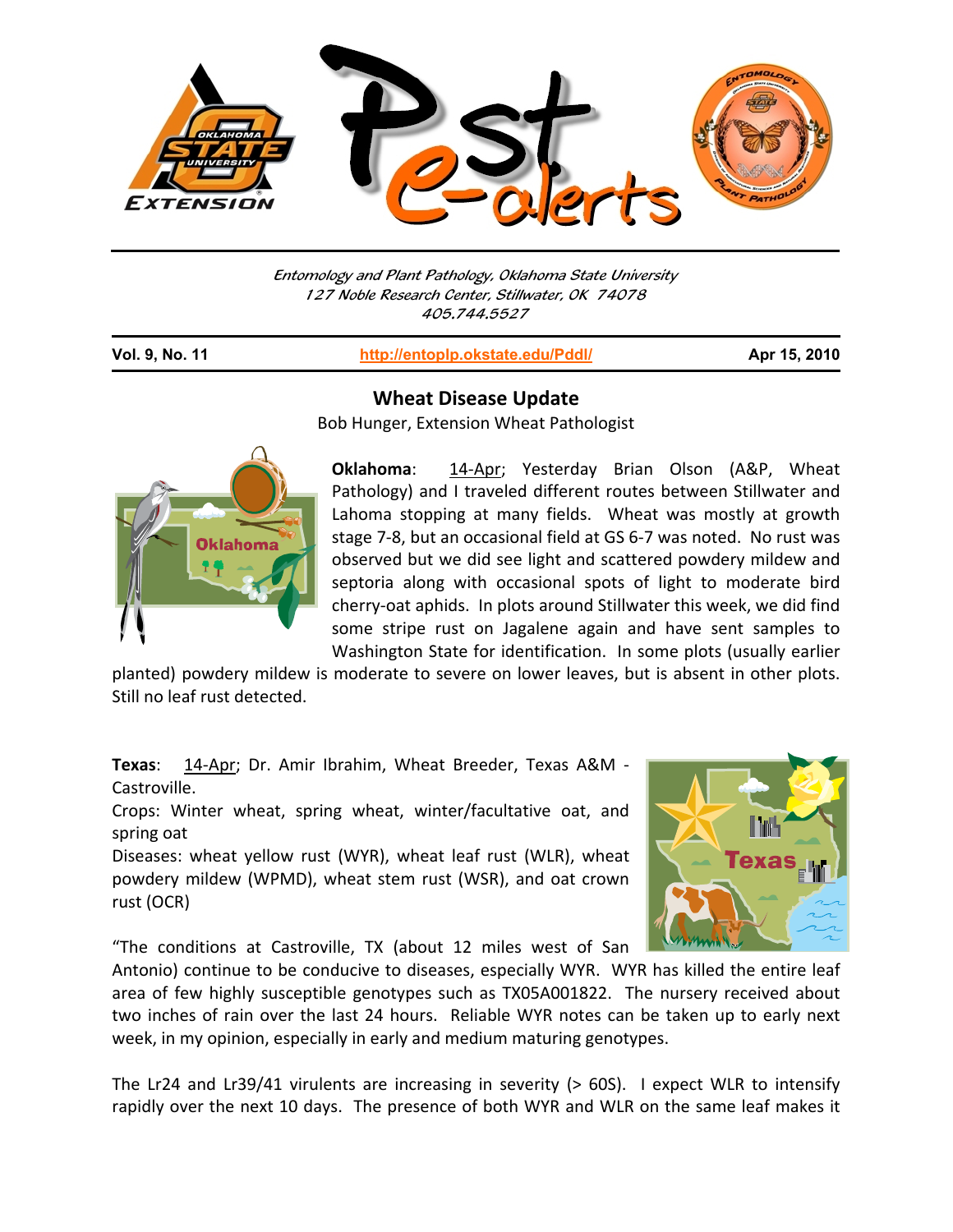difficult to estimate the severity of the latter. Our crews will be back in Castroville beginning April 24th for WLR and OCR notes and selections.

PMD is also heavy here. Lines such TAM W-101, are covered with it in the lower to mid-canopy.

OCR has established very well in the oat trials, populations, and head‐rows. We should be able to take good notes on the AFRI lines.

Notes on infection type and severity could be taken starting middle of next week and until end of April.

I have found WSR on both stem and flag leaf in a multitude of plants in a trap plot of 'McNair 701'."

08-Apr; Dave Long, Plant Pathologist, Cereal Disease Lab, MN. "Low levels of wheat stem rust were found on flag leaves of the stem rust susceptible cultivar McNair 701 at Uvalde in southern Texas. On the same flag leaves significant amounts (20%) of wheat leaf rust and wheat stripe were found. The rust appears to have been rain deposited in the last 7-10 days."

07‐Apr; James Swart, Entomologist (IPM) & Dr. Curtis Jones, Agronomist, Texas AgriLife Extension & Texas A&M ‐ Commerce. "Stripe Rust Alert – April 7, 2010 ‐ A stripe rust epidemic is occurring across the region (north east of Dallas). We observed widespread infection levels near Royse City on Monday. The most susceptible variety appears to be AgriPro Magnolia. We also observed moderate infection levels in Crawford and USG 3295. All of these varieties exhibited good resistance to stripe rust last year, so there appears to be a race change in the stripe rust pathogen, *Puccinia striiformis*. Terrell LA 841 and Pioneer 25R57 appear to be resistant at this point."

05-Apr; Dr. Dave Worrall, Wheat Breeder, AgriPro. "We have heavy leaf and stripe rust in susceptible headrows at Vernon. We do not have any rust in any of the yield plots."

05‐Apr; Dr. Amir Ibrahim, Wheat Breeder, Texas A&M ‐ Castroville. "I toured our multi‐state rust evaluation nursery located 12 miles west of San Antonio, TX on April 5, 2010. The majority of entries have headed except for some of the late types from the northern Great Plains. Both leaf and stripe rusts are present, with the later being more intense but not as intense as College Station, TX. Stripe rust is present on the flag leaf with TX06A001822 completely covered with a 100S rating. 'Jagalene', 'Jagger', 'Fuller', and 'TAM 112' are 50S, 25S, 30S, and 20S, respectively on the flag leaf. I have seen higher intensities in the spreaders and the head‐rows. The day and night temperatures will not exceed 80o F and 60o F, respectively for the next seven days according to the forecast. Leaf rust is 30S and 70S on Jagalene on the flag leaf and mid‐canopy, respectively. It is 10S and 20S (FL) on Fuller and Jagger, respectively. I expect it to intensify quickly during the next two weeks."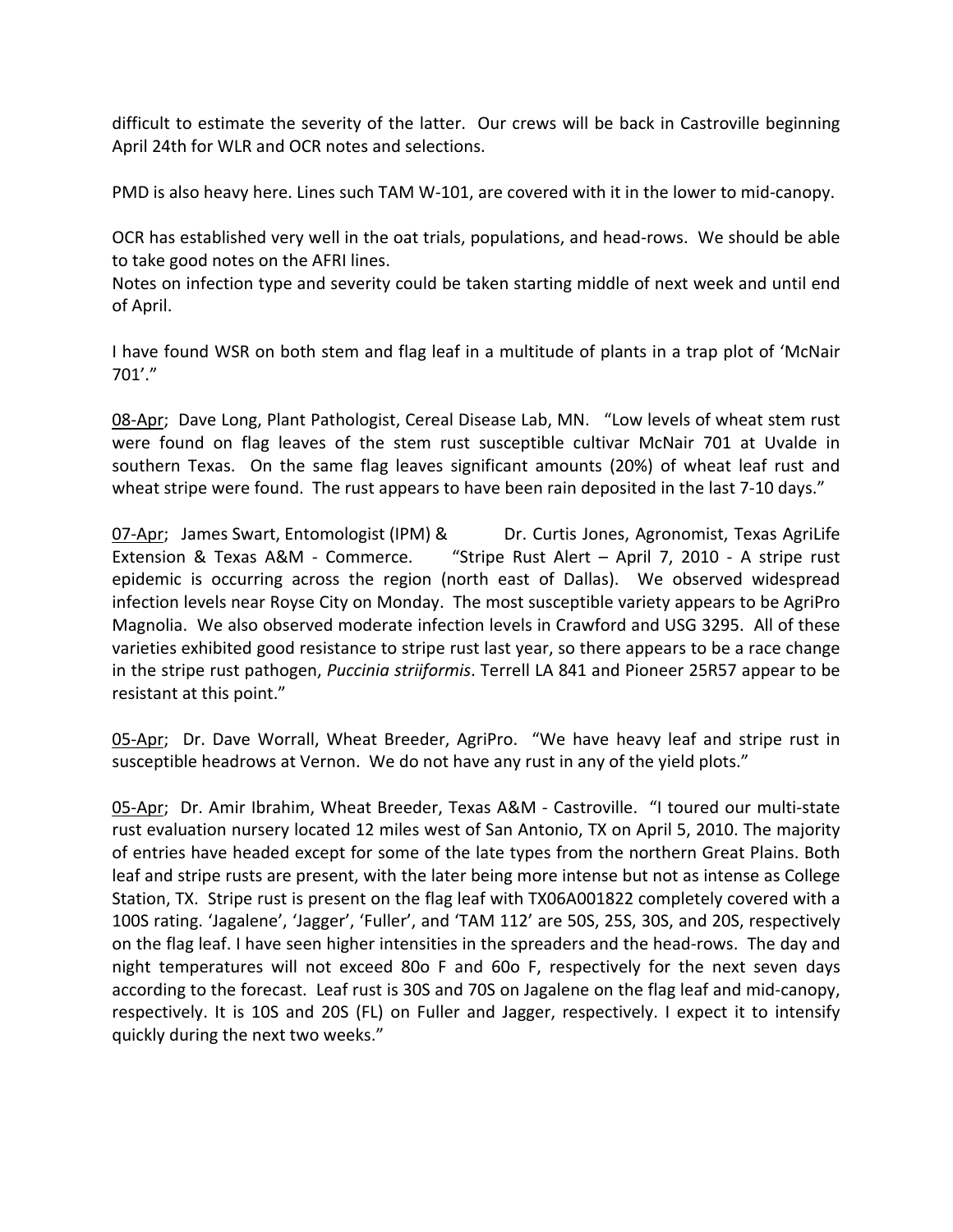

**Louisiana**: 07‐Apr; Dr. Stephen Harrison, Wheat & Oat Breeder, Louisiana State University.

"We are spraying a lot of fields for stripe rust control in Louisiana and stripe rust is occurring in varieties that have not had a stripe rust problem in the past. We will definitely need to sort out stripe rust reactions when this season is over. Stripe rust severity in some varieties is running as high as 70% at Baton Rouge and Crowley, LA. Weather conditions remain favorable and stripe rust is still active."

**Kansas**: 13‐Apr; Dr. Erick DeWolf, State Extension Specialist, Kansas State University.

"Wheat leaf rust was observed on April 9th near Hutchinson, Kansas. This is the first report of leaf rust in central Kansas for 2010. The disease was found in research plots intended for variety



screening and a variety performance test. The leaf rust is still limited to the lower canopy, and the incidence and severity of the disease remains low  $( $2\%$ ).$  The varieties affected include Overley and Lakin. Lakin is an older variety now used mostly for research purposes, but Overley still holds considerable acreage in the state. Both varieties are known to be susceptible to leaf rust.

Weather conditions the past two weeks have not been conducive for the continued spread of the disease with temperatures in the 80's and lack of rainfall in most areas. The crop is still at or near the jointing stages of growth in many fields. Most agronomists suggest that the crop is behind in growth and development although the warm temperatures may "push" the crop ahead.

No stripe rust or stem rust had been found to date in Kansas."



**Arkansas**: Dr. Gene Milus, Wheat Pathologist, University of Arkansas.

8‐Apr; "I surveyed plots and fields at Biscoe and Lonoke (east of Little Rock) and at Newport (north of Little Rock). Growth stage was 7-8. No diseases were found except for one overwintering spot of stripe rust at Lonoke that was found previously by Extension personnel. (I would have never found this one.) Most of the overwintering spots that I saw during the past 3 days were

"cold spots" or "warm spots" rather than "hot spots". That is, the infection type on upper leaves was MR or MS rather than fully susceptible. Adult-plant resistance seems to be